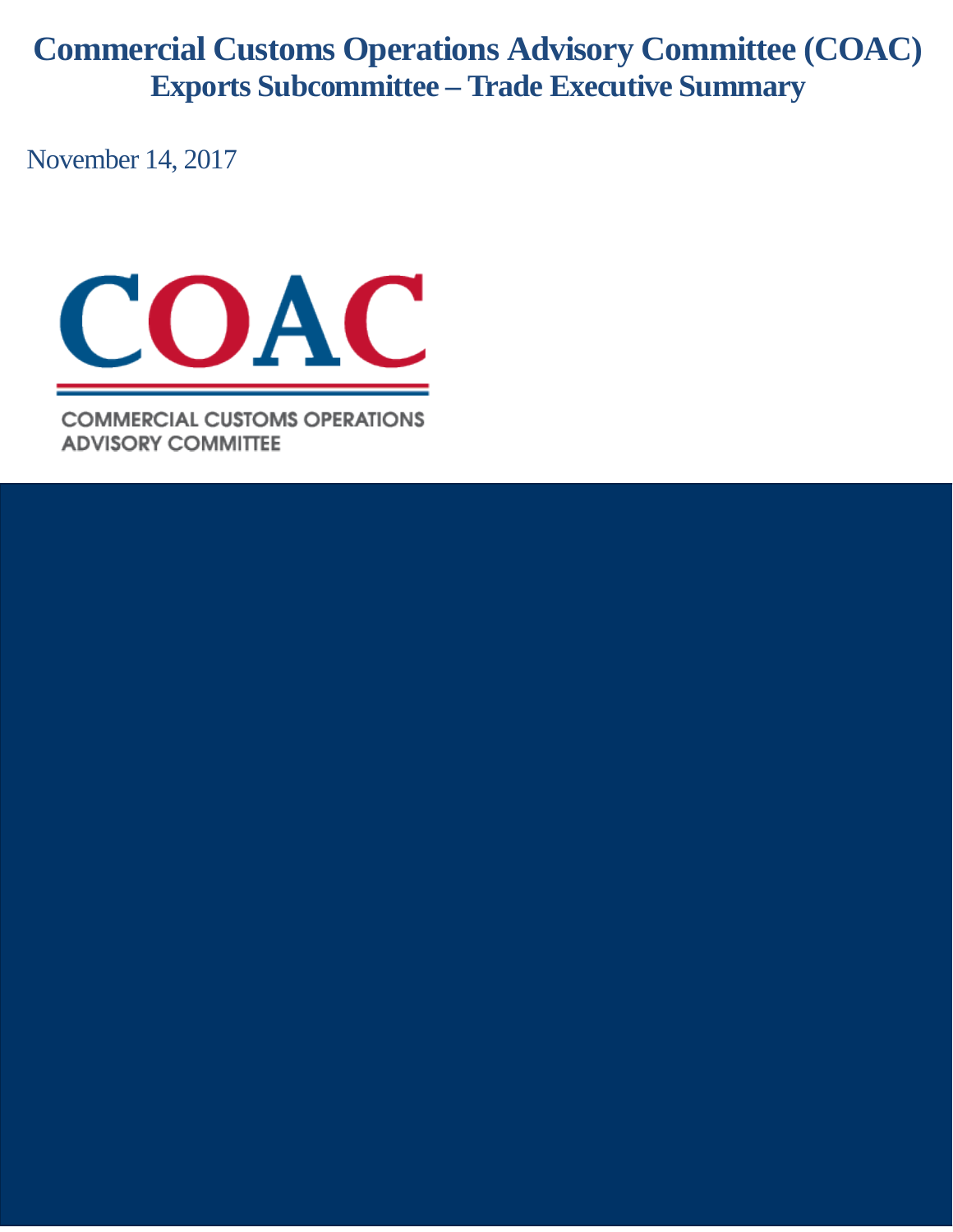## **Commercial Customs Operations Advisory Committee (COAC) Subcommittee on Exports Status Report November 2017**

### **Background:**

The Export Subcommittee was established on March 6, 2013, during the 13th term of the Advisory Committee on Commercial Operations to Customs and Border Protection (COAC), with its objectives and scope consistent with the official charter of COAC. The  $14<sup>th</sup>$  term COAC, at its first quarterly meeting on April 24, 2015, determined that the Export Subcommittee would continue its work during the 14<sup>th</sup> term.

COAC: Heidi Bray, Member and Elizabeth Merritt, Member CBP: Denis McKenzie, Acting Executive Director, Cargo and Conveyance Security, Office of Field **Operations** Deborah Augustin, Executive Director, ACE Business Office, Office of International Trade

#### **Export Subcommittee Update – November 2017:**

Although the Export Subcommittee's work and working groups are divided along a "commodity/manifest" line, due to the significant overlap among topics, the maximum possible exchange of information is encouraged via crossover in working group membership. At present, there are two active work streams: the Post-Departure Filing (formerly known as "Option 4 Filing") Work Group and the Manifest (Export Process) Work Group.

#### Post-Departure Filing Work Group

The Post-Departure Working Group shared its desktop exercise at the November 2016 COAC and an accompanying Implementation Plan to CBP in April 2017. This document seeks to lay out the strategy for full post departure filing (PDF) participation for any current PDF filer interested in testing the steps laid out in the proposal. The goal is to have the PDF proposal work in both the current manifest environment and the future state of the Advanced Export Manifest Plan.

Pursuant to Step One of the proposal, CBP has identified some potentially eligible participants. Step two covers the Exporter registration process including having the eligible participant provide predictive data to CBP. There has been some movement in this area also.

In order to obtain some 'quick wins' it's important to open the participation to those exporters who may or may not be using a carrier currently testing the Advanced Export Manifest pilot, especially as there are limited carriers participating. The recommendation to CBP is to utilize a dual path, test in the current manifest environment and in the Advanced Manifest test.

In using the current manifest filing requirements, once the vetting process is complete the exporter will continue to file post-departure, but CBP will have addressed their concerns surrounding the current process. CBP will have knowledge of the exporter's past shipment history, it will know what commodities are being exported and to whom, based on predictive data from the previous 12 month period. Additionally, CBP is assured the exporter understands the export regulations from their review of the internal procedures.

Once the test participant begins using a carrier capable of filing advanced export manifests, then the work CBP has done previously can be transferred to the advanced manifest pilot. This will allow CBP to know in advance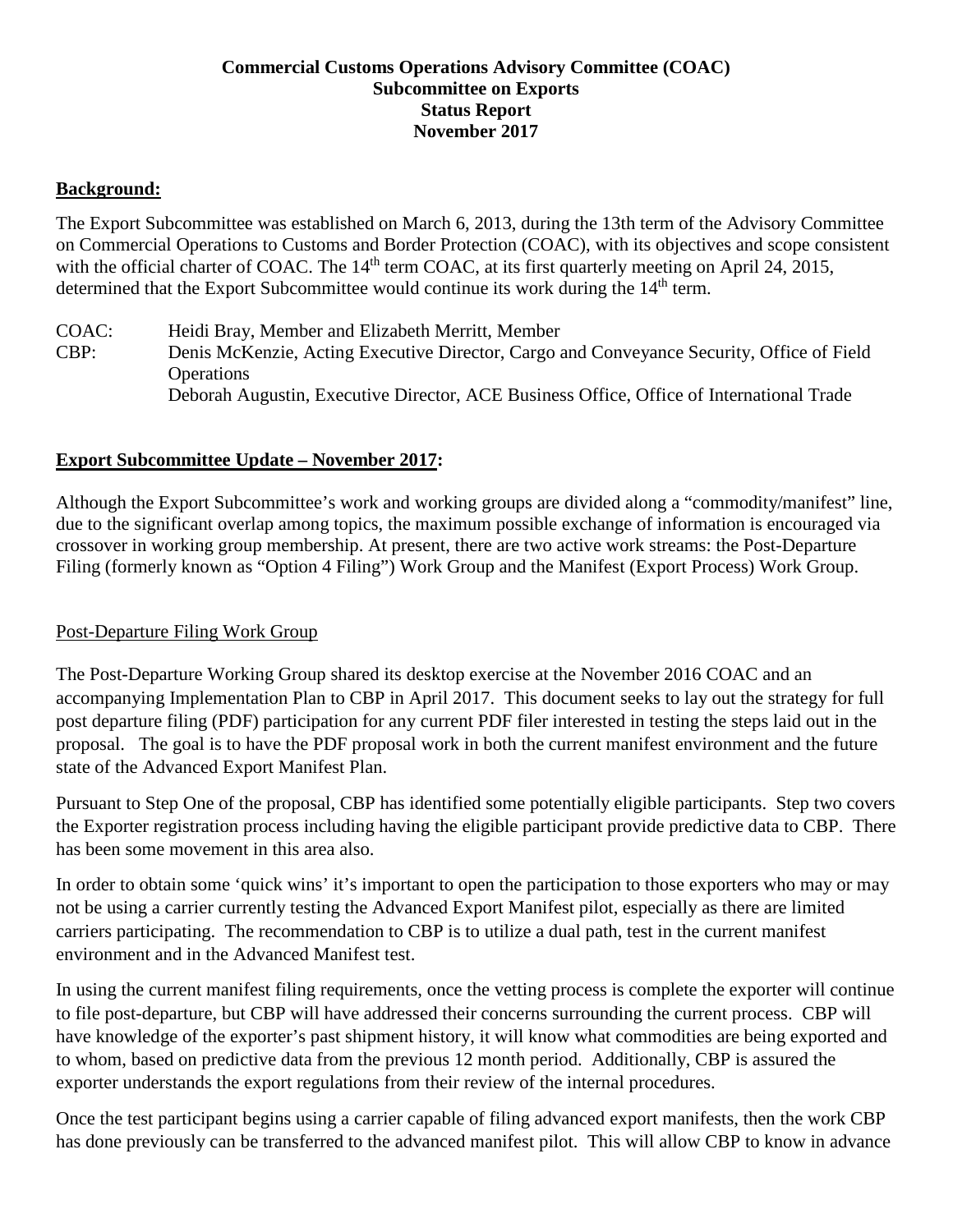from a 'trusted exporter' what will be on the vessel and can be followed up with the updated manifest. An AES filing will be submitted up to five days after the vessel leaves the US.

Now that we are in the testing phase of the Proof of Concept, it is recommended that the Post Departure filing Working Group be sunset.

## Manifest Export Process Work Group Update

The Manifest Work Group consists of representatives from the Air, Ocean, Rail and Truck modes of transport, CBP and Census. The Work Group was on a brief hiatus following the presentation of extensive recommendations, primarily focused on the Truck mode of transport, at the March 1, 2017 COAC meeting, and resumed its work in late September.

The current status of the air, ocean and rail electronic export manifest pilots has been reviewed by the Work Group. CBP has expressed a desire for increased participation in these pilots, but the Work Group has identified a number of factors that discourage the entrance of new participants and the expanded participation of current pilot participants. Recommendations on necessary changes to increase pilot participation will be presented at the November COAC meeting.

In March 2017, the following items were identified as priority items for follow-up by the Work Group once it reconvened: i) data submission timelines, ii) the export targeting regime and hold process, iii) the regulatory filing regime, and iv) the penalty regime. These items will be examined by the working group in the order listed above.

- Data submission timeline recommendations for the air and ocean modes will be presented at the November COAC meeting.
- Discussion of the targeting regime and hold process commenced in early November. Recommendations on this topic will likely be delivered at the February 2018 COAC meeting.
- Discussion of the regulatory filing and penalty regimes will kick off in early 2018, with the goal of delivering recommendations to COAC at the February 2018 COAC meeting. This discussion will include the identification of Census regulations that require revision (procedural, not substantive) in order to align with the progressive filing model.

Finally, the Work Group managed extensive discussions on AES filing citations, bringing in representatives of all export pilot participants to ensure maximum informed input and allowing an industry-led decision – in conjunction with Census and CBP – on the best/most rational system of citation formats to be made.

# **Subcommittee 13th Term Accomplishments:**

- Given the statement of work, past subcommittee findings, and pending export regulatory changes, the Export Subcommittee began with the basics of export process mapping for each unique export type, producing an Education Package that identified pain points, areas of opportunity and potential solutions.
- Engaging a variety of members across the government and trade, a Master Principles Document was produced for One U.S. Government at the Border Cooperation for Exports. With the key concerns of the trade in mind, the document was designed to ensure the efficient management of cross border issues in a manner that reduces the cost of doing business. The principles establish a government/trade foundation upon which to build the future of data exchange, the determination of engagement expectations, and the development of a cooperative approach to achieve the appropriate risk-based strategies and standards that secure cargo movement and facilitate trade at the speed of business.
- The Export Process Work Group was established and charged with further analyzing the process flows and areas of opportunity identified in the export mapping exercise, and with providing specific